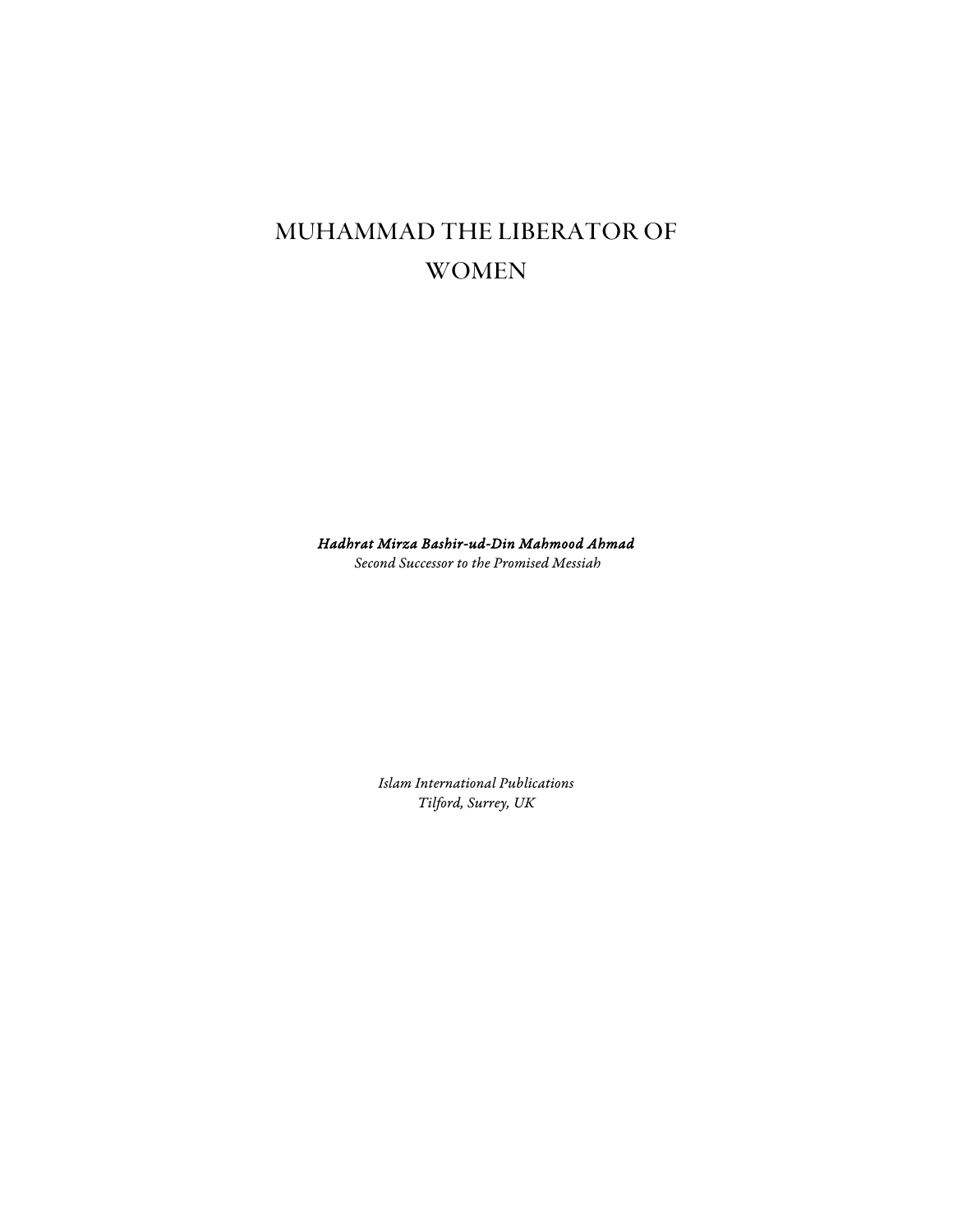### Muhammad the Liberator of Women

By Hazrat Mirza Bashir-ud-Din Mahmud Ahmad, Khalifatul Masih II, 1889-1965

Copyright © 2008, Islam International Publications Ltd. Islamabad, Sheephatch Lane, Tilford, Surrey, GU10 2AQ, U.K.

All rights reserved.

First published 1991

Typesetting by: Masood Nasir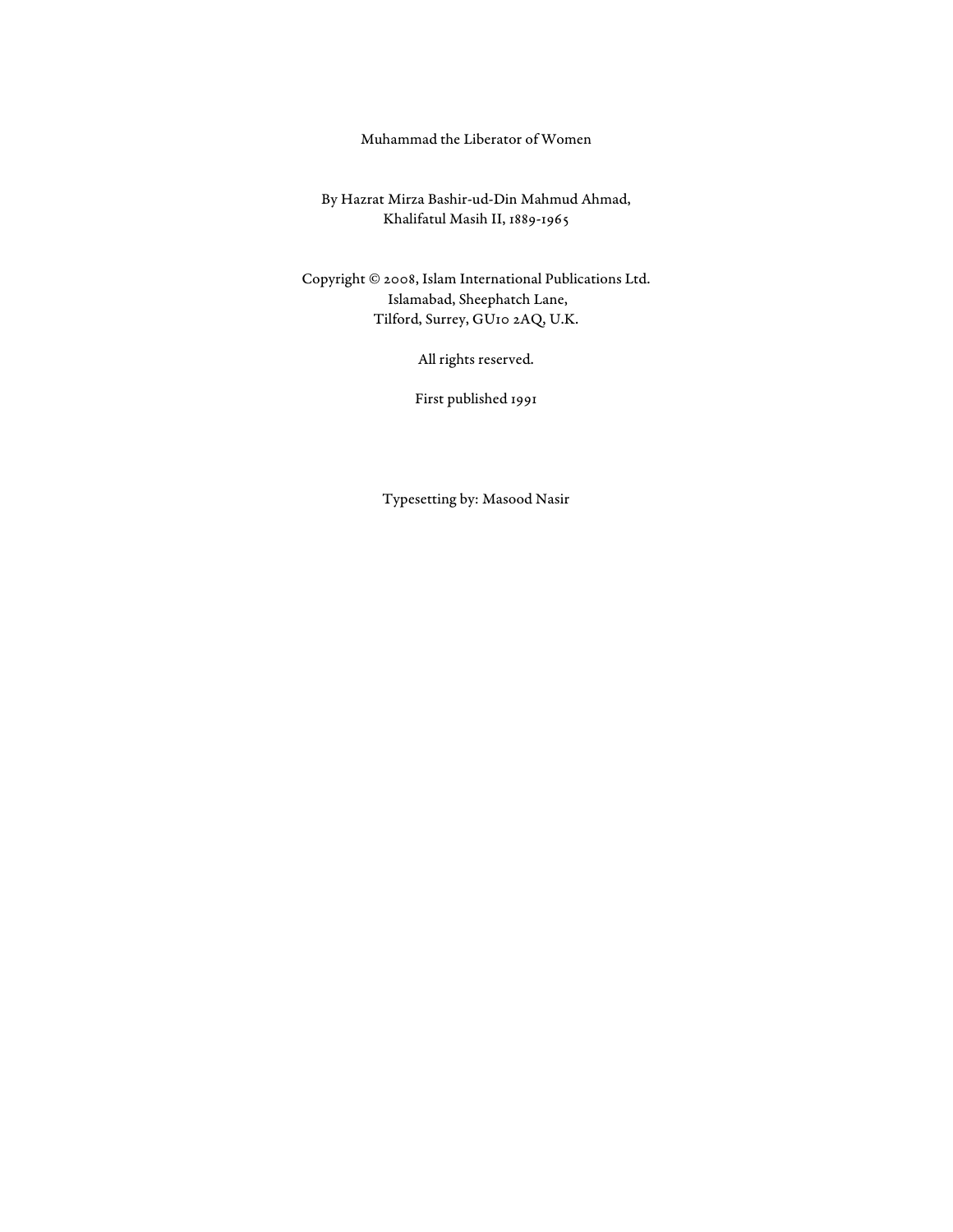In the name of Allah, Most Gracious, Ever Merciful

I

The various aspects of the life of the Holy Prophet (peace and blessings of Allah be upon him) are all so sublime, that in the matter of choice, a writer on the subject soon finds himself baffled and selection becomes very nearly impossible. In consideration of present day needs, however, I wish to take up that side of the Holy Prophet's life which concerns the way in which he purged the world of that form of utter slavery which had been for all time the curse of humanity. I mean the slavery of women.

Before the advent of the Holy Prophet (peace and blessings of Allah be upon him) women in all countries were in the position of slaves and chattels, and their slavery could not but have reacted adversely even on men; for sons of slaves cannot assimilate the spirit of freedom.

There is no doubt woman, either because of her beauty or because of her sterling character, has always been able, in individual cases, to dominate over men, but freedom thus obtained could not be termed true freedom, for the simple reason that it was not hers by way of right. It was only a matter of exception to the general rule, and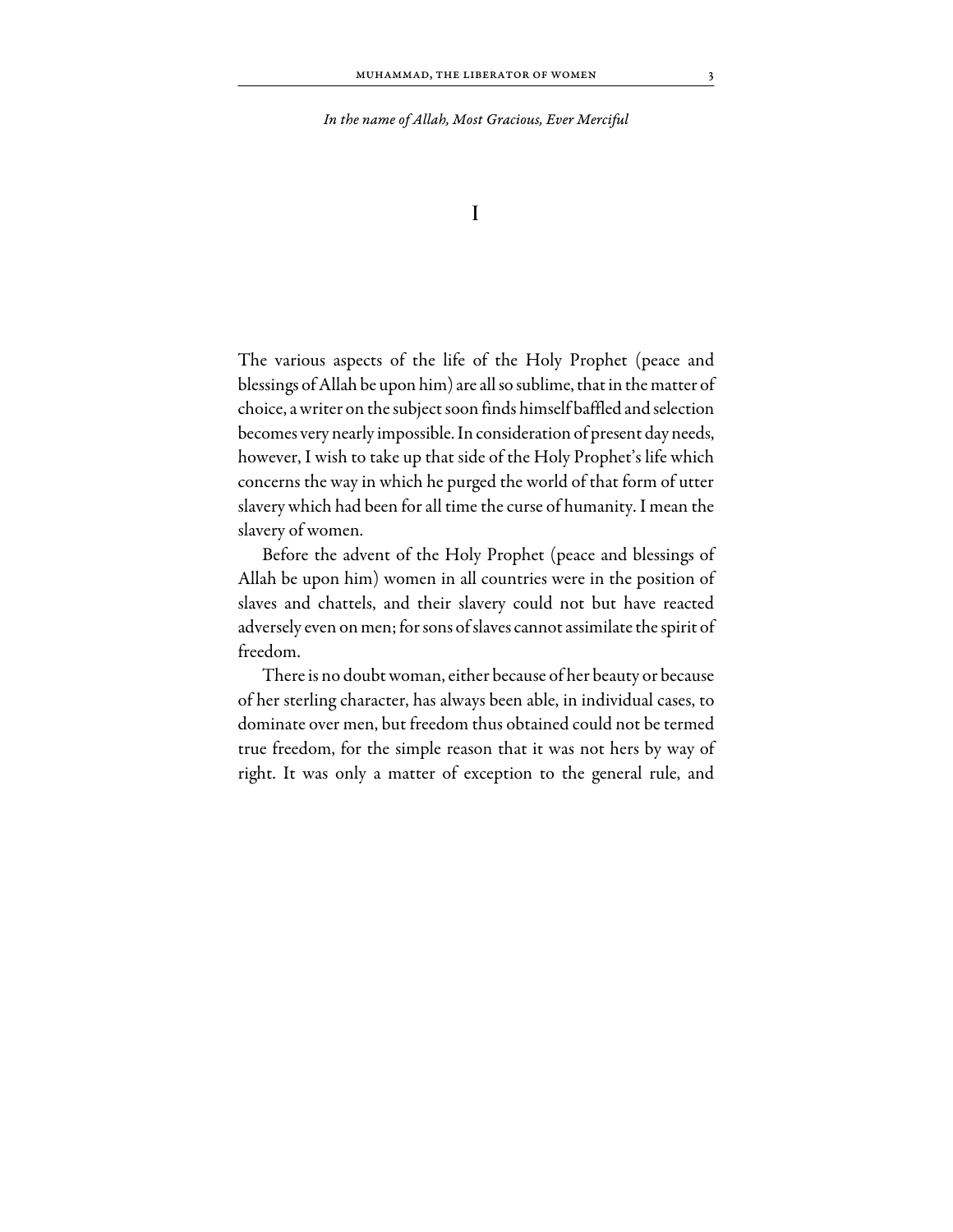freedom which is exceptional, can hardly lead to the culture of true aspirations.

The Holy Prophet (peace and blessings of Allah be upon him) had his advent about 1,350 years ago. Before his time, no religion or nation afforded to woman such freedom as she could use by way of right. Of course in countries where no law prevailed, she was free from all disabilities. Yet even this kind of freedom cannot be called true freedom. It is rather described as license. True freedom is that which is reaped out of a state of civilization and conformity to law. The sort of freedom we get when we break the bounds of the law is not freedom at all because such freedom does not generate any strength of character.

#### II

At the time of the Holy Prophet (peace and blessings of Allah be upon him) and before, woman was placed in a condition in which she was not the owner of her property; her husband was regarded as the owner of her property. She did not have a share in the property of her father. Nor could she inherit the property of her husband, though in some cases she had the right of managing it during the husband's lifetime. When married, she was either assigned to her husband for good as his property, and in no circumstances could she be separated from him; or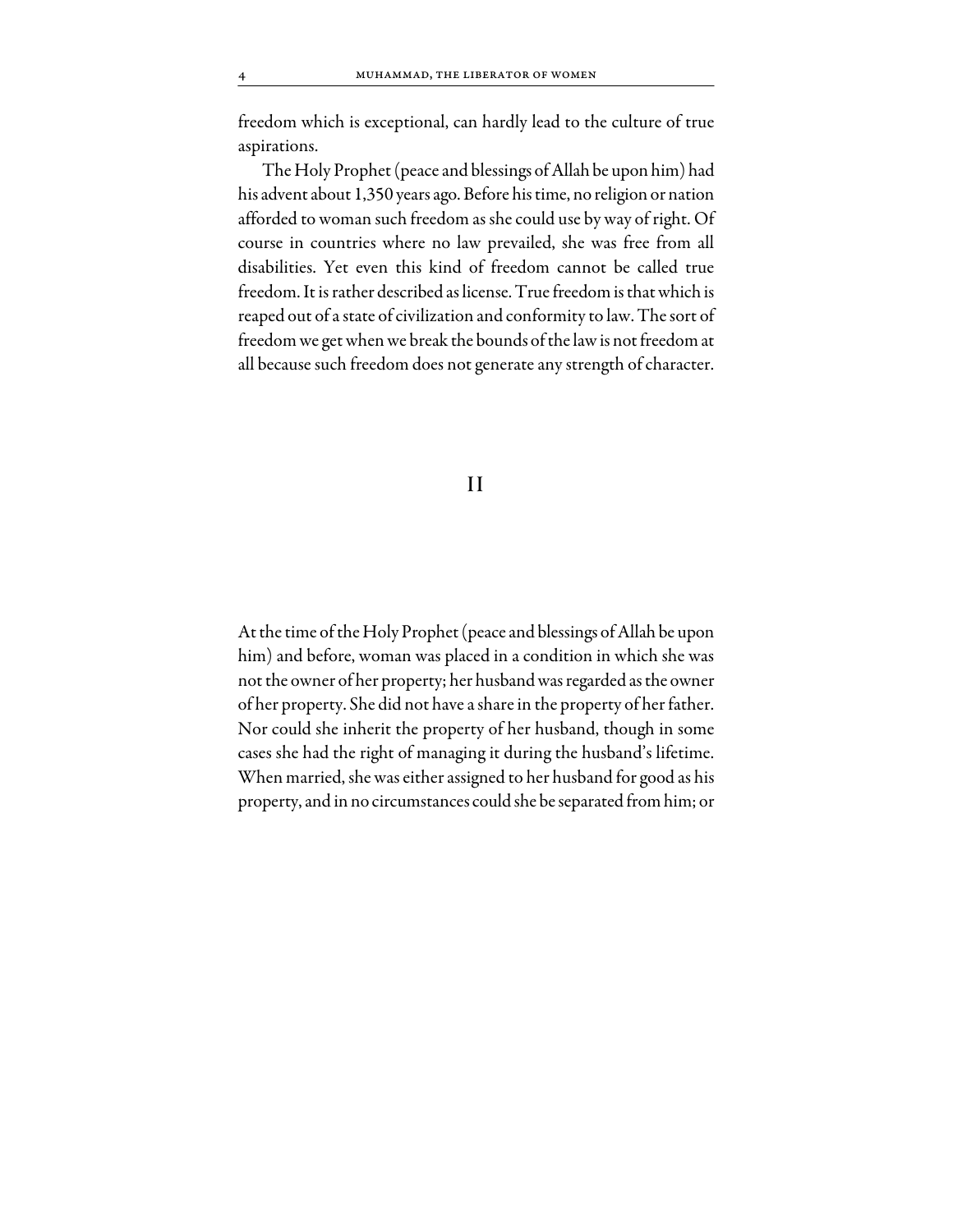in the alternative, it was given to the husband to divorce her but not given to her to separate herself from the husband, however afflicted she might have been.

Should the husband desert her, cease to discharge his obligations towards her or run away from her, there was no law to protect her. It was obligatory on her to be resigned to her lot, and work for a living both for herself and her children. The husband was entitled, out of bad temper, to beat his wife; she was not to raise a voice against it. Should the husband die, the wife, in some countries, fell into the hands of her husband's relatives, who could then marry her to whomsoever they liked, either in charity or in return of some benefits received. In some places, on the other hand, she was merely the property of her husband. Some husbands would sell their wives or lose them in gambling and betting, and when they did so, they were all considered to be within their rights.

A woman had no right over her children whether in her position of dependence as wife, or in a position of independence of her husband. In domestic affairs she had no privilege. Even in religion she had no status. Of the abiding spiritual blessings, she was to have no share. In consequence, husbands used to squander the property of their wives and abandon them without providing for their subsistence. She could not, even out of her own property, give away, in charity, or help her relatives except with the consent of her husband, and a husband who looked with greed on the property of his wife could hardly give his consent in such a matter.

Of the property of her parents, to whom children are bound by a most deep and affectionate tie, woman was deprived of all share. And yet daughters have as much claim on their parents as have the sons. Parents who out of a sense of justice, would give away during their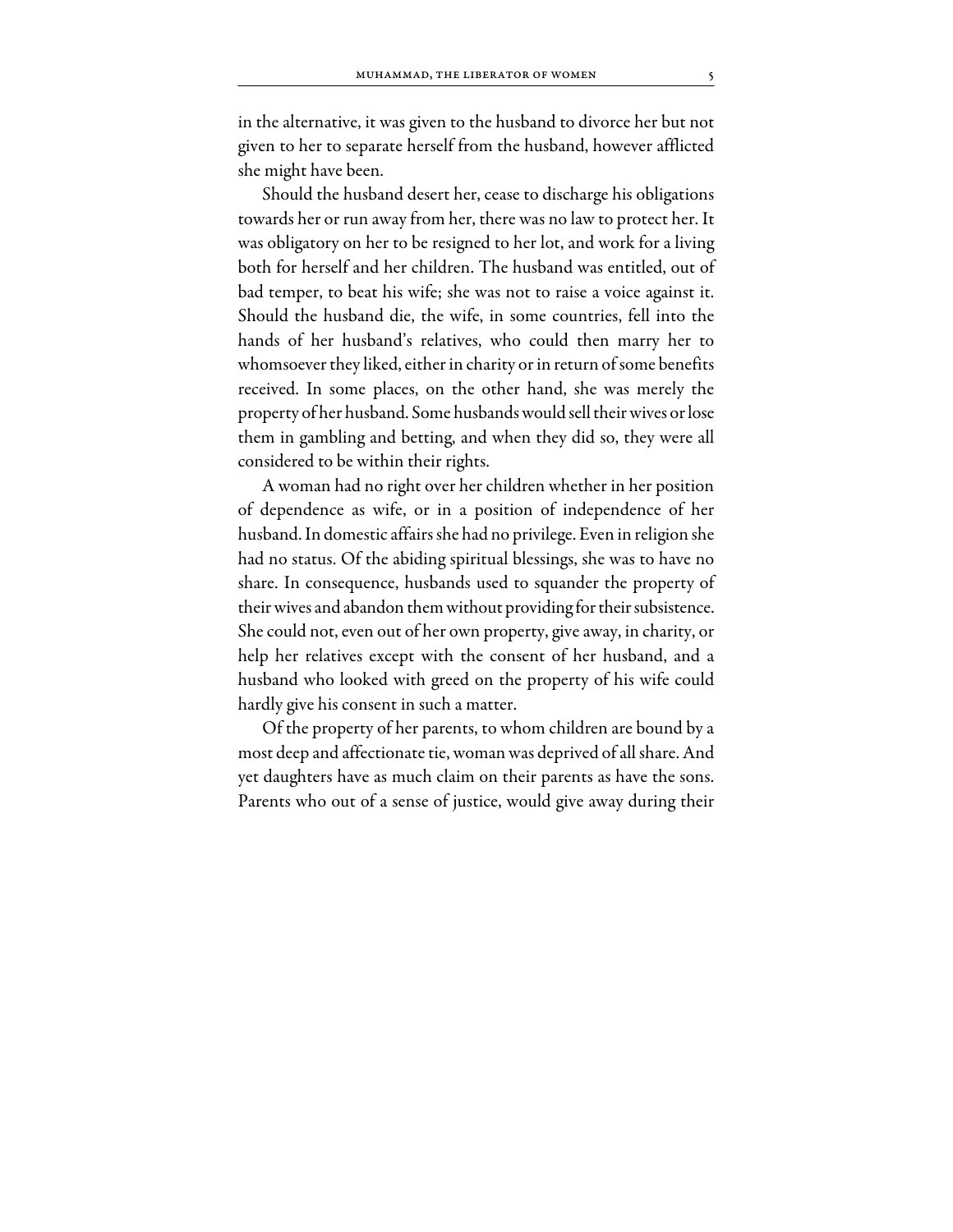lifetime some of their property to their daughters, prepared only for strife in their families. It would not occur to the sons that after the parent's death they (the sons) would inherit the whole of their property (and therefore should not grudge their sisters receiving occasional gifts from their parents); all they considered was that their sisters, for the time being were having more than they.

Of the property, similarly, of her husband — with whom a wife has the relation of complete union — woman was again, deprived altogether. Distant relatives of the husband could each claim a share, but not the wife  $-$  one, indeed, who was the possessor of his confidence, a life-long partner of his and whose labour and care must have so largely contributed to his income. On the other hand, when she managed all her husband's property, she did not have any genuine right over any portion of it. While she could spend out of the income of that property she could not dispose any part of it. In acts of charity, therefore, she was prevented from taking part in the manner she liked.

When the husband oppressed his wife, she could not be separated from him. In communities in which separation was at all possible, it was on conditions under which self-respecting women preferred death to separation. For instance, a condition of separation was that proof should be furnished establishing the misconduct of either party, as well as ill treatment on the part of the husband. What was still worse was that in cases in which it was impossible for a woman to live with her husband instead of complete separation, she was only allowed to live apart, a state of living which itself is a form of torture, for in this way she was compelled to lead an empty, purposeless life.

In some cases it happened that while the husband could divorce his wife whenever he liked, the wife in no case could demand a divorce. If the husband deserted her, or abandoned the country without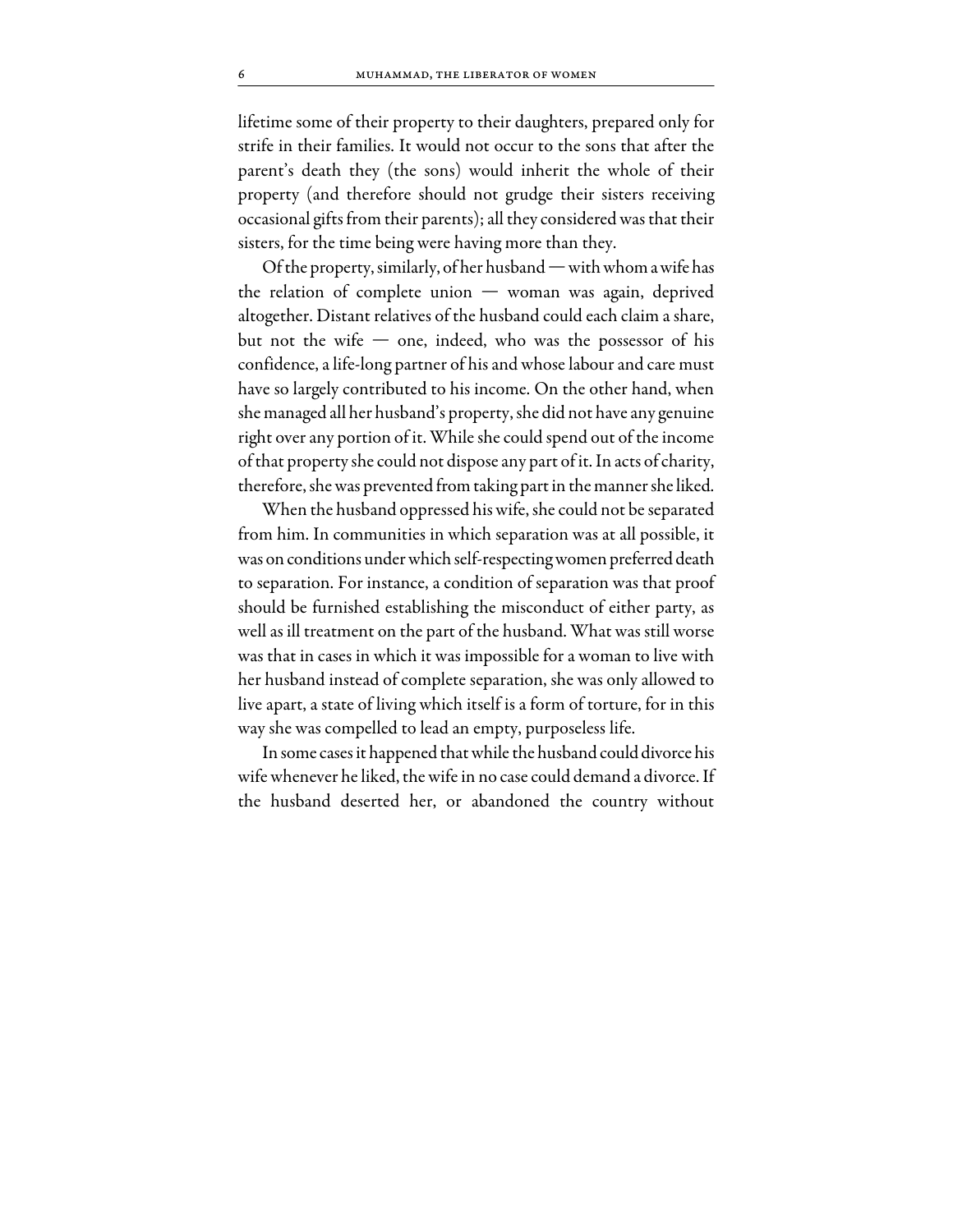providing for her, she was obliged to linger through life without the right to devote herself usefully to her country or community. Married life, instead of being a life of happiness, became for her a life of misery. Her obligation it was, not only to undertake the duties of her husband and of herself but also to wait for her husband. The duty of the husband, namely to find a living for the household, became hers, as also her own duty, the care and upbringing of her children—mental discomfort on the one hand, and material responsibilities on the other.

All this, in short, was tolerated in the case of this poor, unprotected creature. Women were beaten and considered the property of their husbands. When the husbands died, widows were forcefully married to the relatives of their husbands, or else sold for money. In fact, husbands themselves sold away their wives. Indian princes like the *Panawas* lost their wife (there was one for many) in gambling, and against the law of the land, a noble princess like Dropadi could not raise the slightest voice.

In the education or upbringing of their children, the mothers were not consulted and they had no rights over their children. If the father and mother separated, the children were handed over to the father. Woman had nothing to do with the household. Whenever the husband liked, he could drive her out of the house, and she was condemned to wander about homelessly.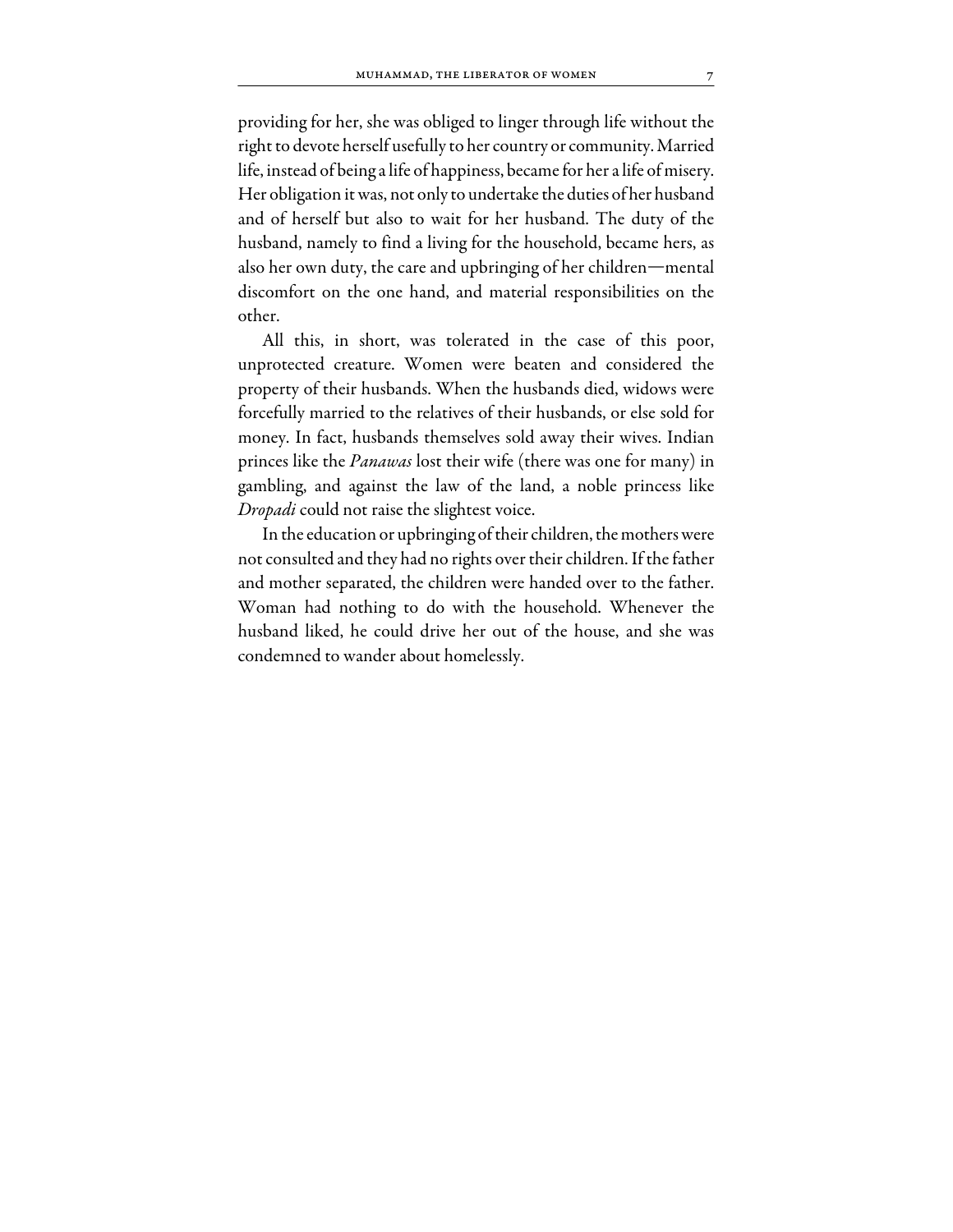## III

By the advent of the Holy Prophet (peace and blessings of Allah be upon him) all these iniquities were wiped away, as it were, with one stroke. He declared that God had particularly entrusted to him the task of safeguarding the rights of women.

He proclaimed in the name of God that man and woman by virtue of their humanity, were the equal of each other, and when they lived together, just as man had certain rights over woman, so had woman certain rights over man. Women could own property in the same way as men. A husband had no right to use the property of his wife, as long as the wife, of her own free will, did not let him have some of it. To seize her property by force, or in a manner which made it doubtful whether her natural shyness had not stood in the way of her refusal, was wrong. Whatever the husband of his own free will should give away to the wife, would be the property of the wife and the husband would not be able to take it back from her. She was to inherit the property of her parents just as well as her brothers. Only considering that all the family responsibilities fall on man, and woman's concern is her own self alone, her share was to be one half of the share of man, that is, out of the property of their (deceased) parents.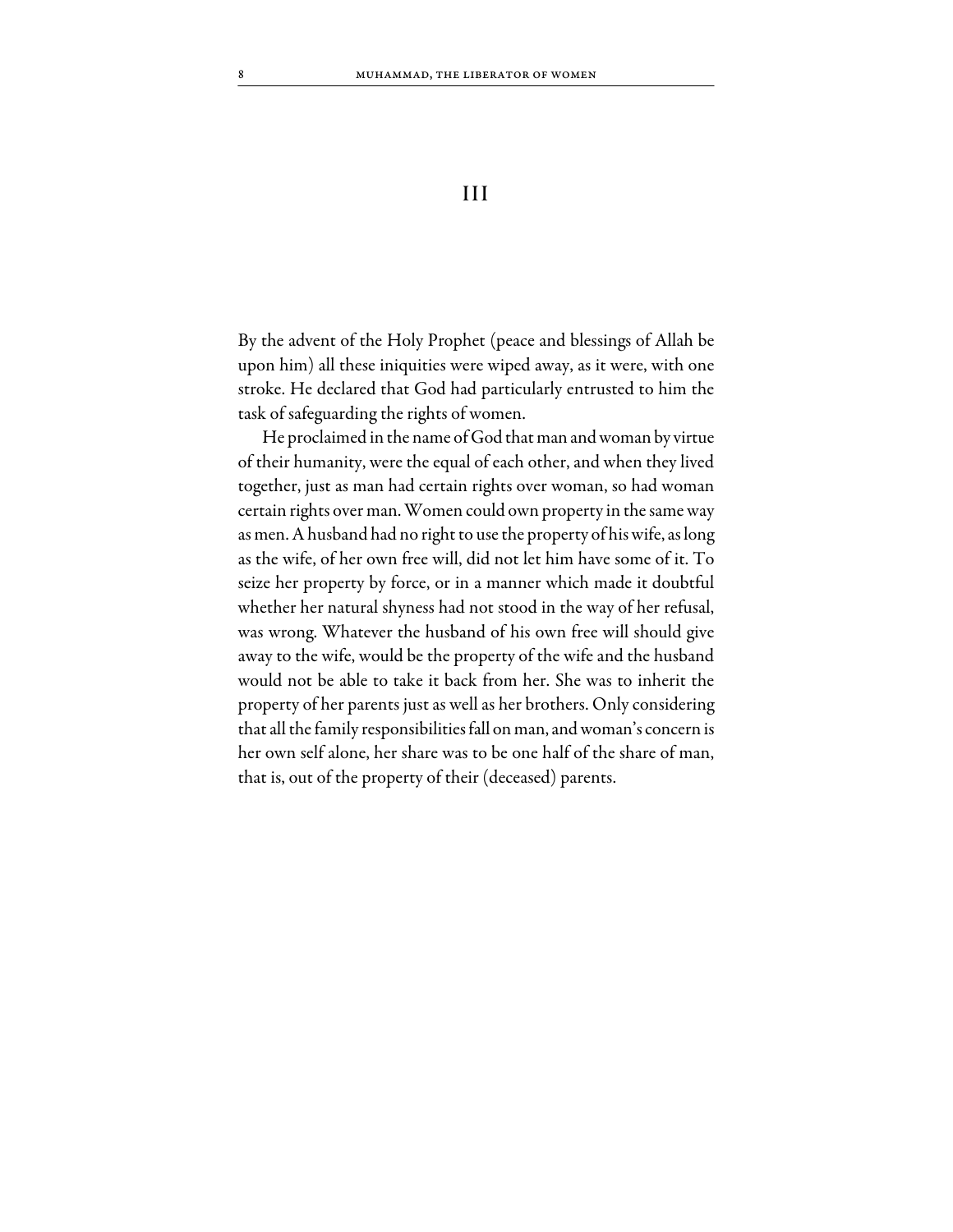Similarly a mother was to have a share in the property of her (deceased) son as well as the father. Only according to differing circumstances and the nature of her responsibilities in particular cases, she was to have a share at times equal to, and at times less than that of the father. On the death also of her husband she was to inherit, whether or not there were any children, because she was not to be condemned to a state of dependence on others.

Her marriage (it was granted) is, without doubt, a holy alliance, which, after man and woman have cultivated mutual intimacy to the extreme, it is very detestable to break. However, it cannot be that, even after a frightful divergence of nature has been found between the parties, or in spite of a religious, physical, economic, social or mental discrepancy between them, they should be compelled, in the interest of sheer alliance, to ruin their lives and kill the purpose of their existence.

 When differences of this kind appear, and man and woman agree that they cannot live together, they can (it was taught), by mutual consent, revoke the alliance. If, however, only the husband should take this view, but not the wife, and if they fail to adjust themselves to each other, their affairs should be considered by a committee of two members, one representing the husband and the other the wife. If the committee should decide that the parties should yet make an effort to live together, it would be worthwhile on their part to try to settle their differences in the way recommended by the committee. Then if the understanding along this line should prove impossible, the husband could divorce the wife, but in such a case he would have no right to the return of whatever he might have (before divorce) given away to her, including the full value of *mahr* (marriage settlement).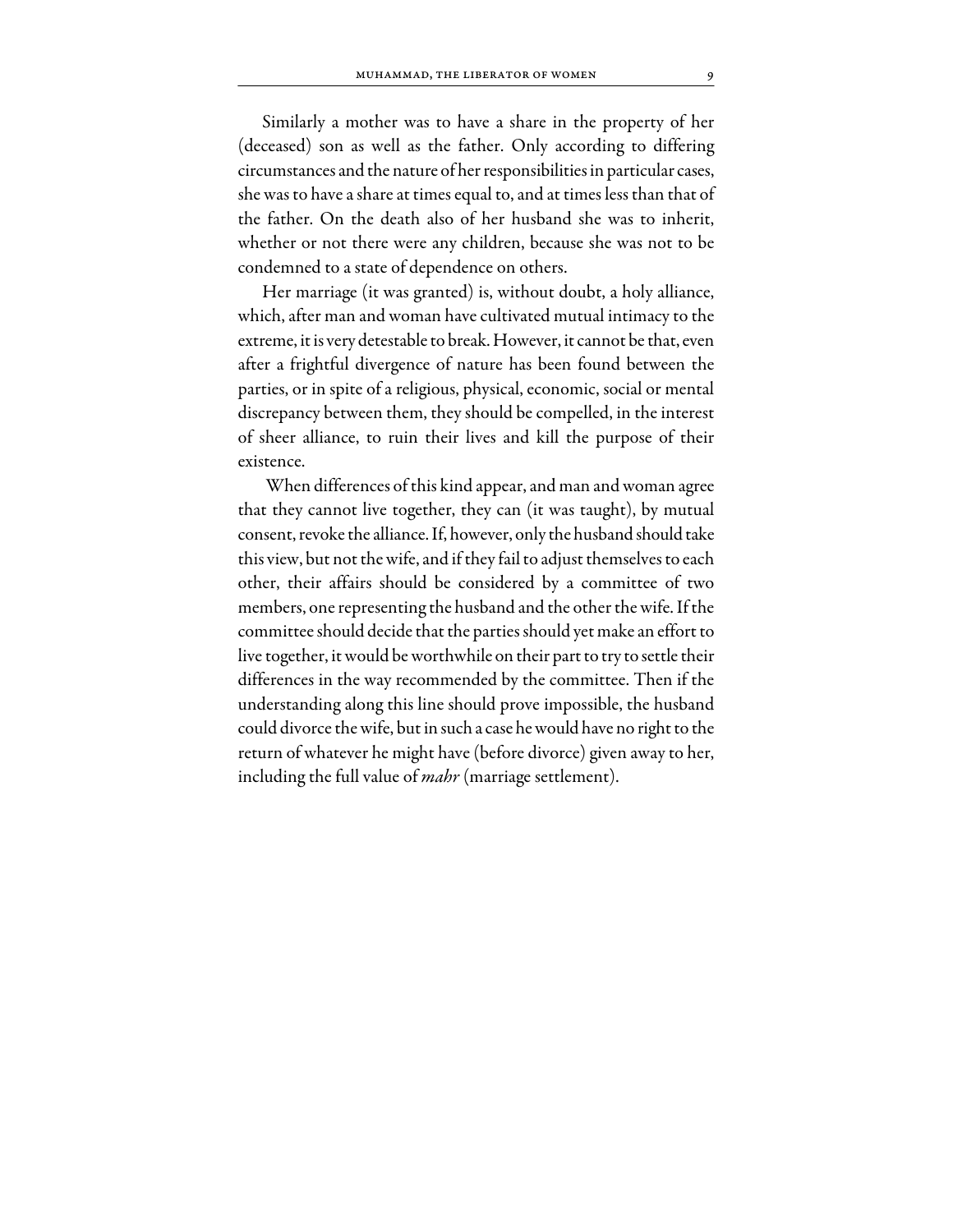If, on the other hand, the wife should seek separation, and not the husband, she should apply to the *Qazi* (Judge), and if the *Qazi* is satisfied that there is no unfair motive behind her application, he should order her separation. Only in such a case she will make over to the husband such of his property as had been entrusted to her, as also the value of *mahr* (marriage settlement). Should the husband fail to fulfil his marital obligations or cease to speak to her, or should ask her to sleep apart, he should not be able to go beyond a certain limit of time. If he persists for four months in this kind of treatment, he should be compelled either to reform himself or to divorce her.

Should he stop the allowances due to the wife or go away from her and no longer take care of her, their marriage should be regarded as null and void. (Three years have been assigned as the limit of the period of abandonment by Muslim jurists). The wife would now be free to marry again.

The husband was always to be responsible for the maintenance of his wife and children. He was to exercise only appropriate discipline, but should this discipline ever take the form of punishment, he should have proper witnesses and declare her guilt and base his judgment on evidence. Punishment should not leave any permanent ill effects behind.

A husband does not own his wife. He cannot sell her, nor reduce her to the office of domestic drudge. His wife shares with him the amenities of the household, and his treatment of her will have to correspond to the position to which he himself belongs. A treatment which is below that which should belong to the status of the husband would be wrong.

On the death of her husband, his people were to have no right over her. She would be free, and a suitable opportunity occurring, she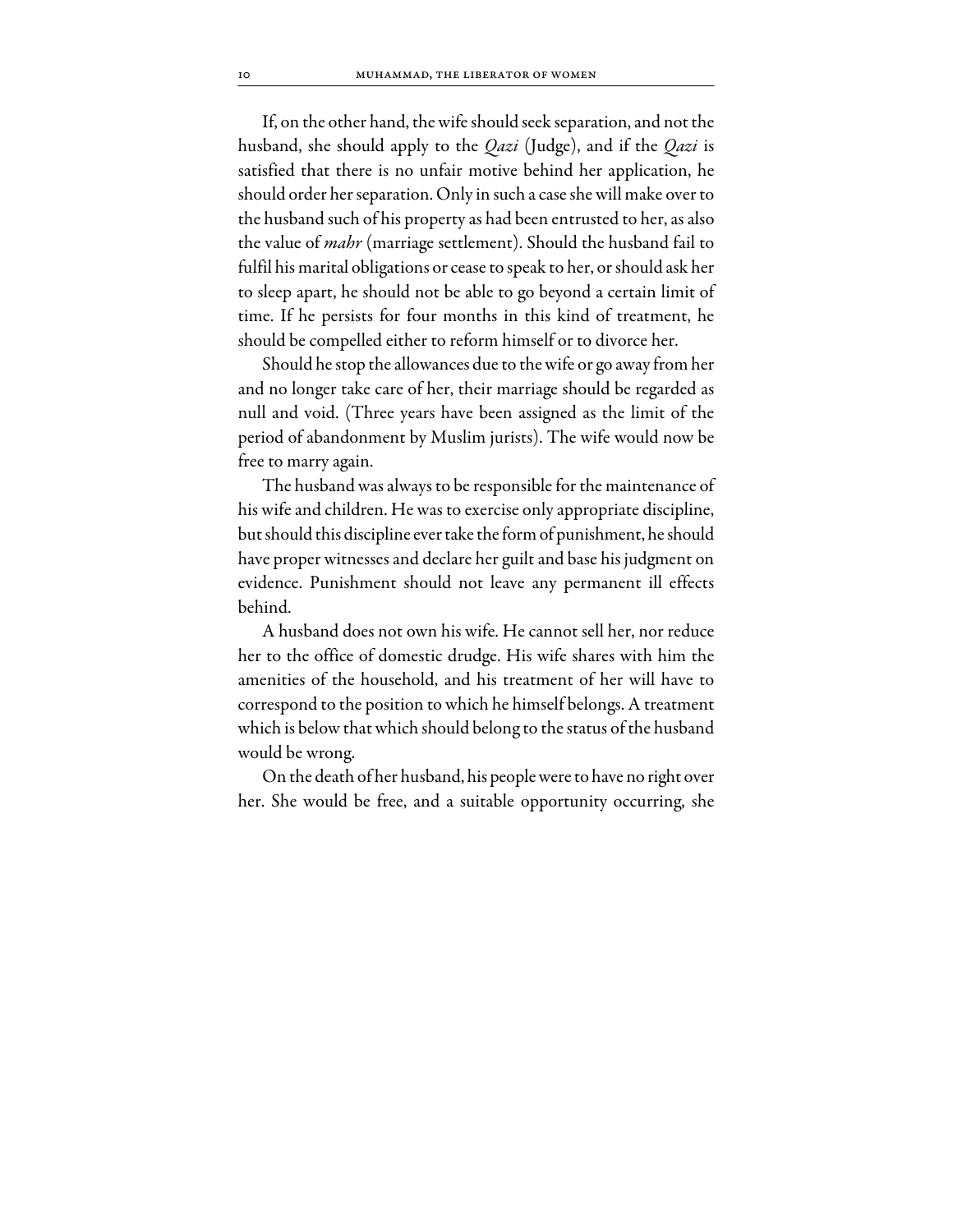would have the right to marry again. Nobody can stop her from doing so. Nor can a widow be compelled to live in a particular place. Only for about four months and ten days, she would live in her husband's house, so that all those conditions which can have a bearing on her rights and on those of her husband's people, should have time to manifest themselves.

For a year after the death of her husband a widow, whatever else is due to her, is to have in addition, the use of her husband's house, so that she should be able, out of what has been left to her, to make arrangements for her residence.

Should the husband find himself not on good terms with his wife, he himself is to keep out of the house, not ask his wife to go out of it, because the household is supposed to be the possession of the wife. In the upbringing of the children, woman has her part. She is to be consulted.

In the matter of children, her interest is not to be ignored in any way. Wet nursing, general caretaking, are to depend on her advice. If husband and wife, finding it impossible any more to live together, should want to separate from each other, the care of the small children should be entrusted to the mother. When they grow up, they should for purpose of education, come back to the father. As long as the children live with their mother, maintenance would be provided for by the father. The father would also pay for the time and labour the mother would have to spend on account of the children.

 Woman, in short, was to have an independent status. All the spiritual rewards were to be open to her. She was to command the highest excellences of life after death and even in this life she could take part in the different departments of civil administration. In this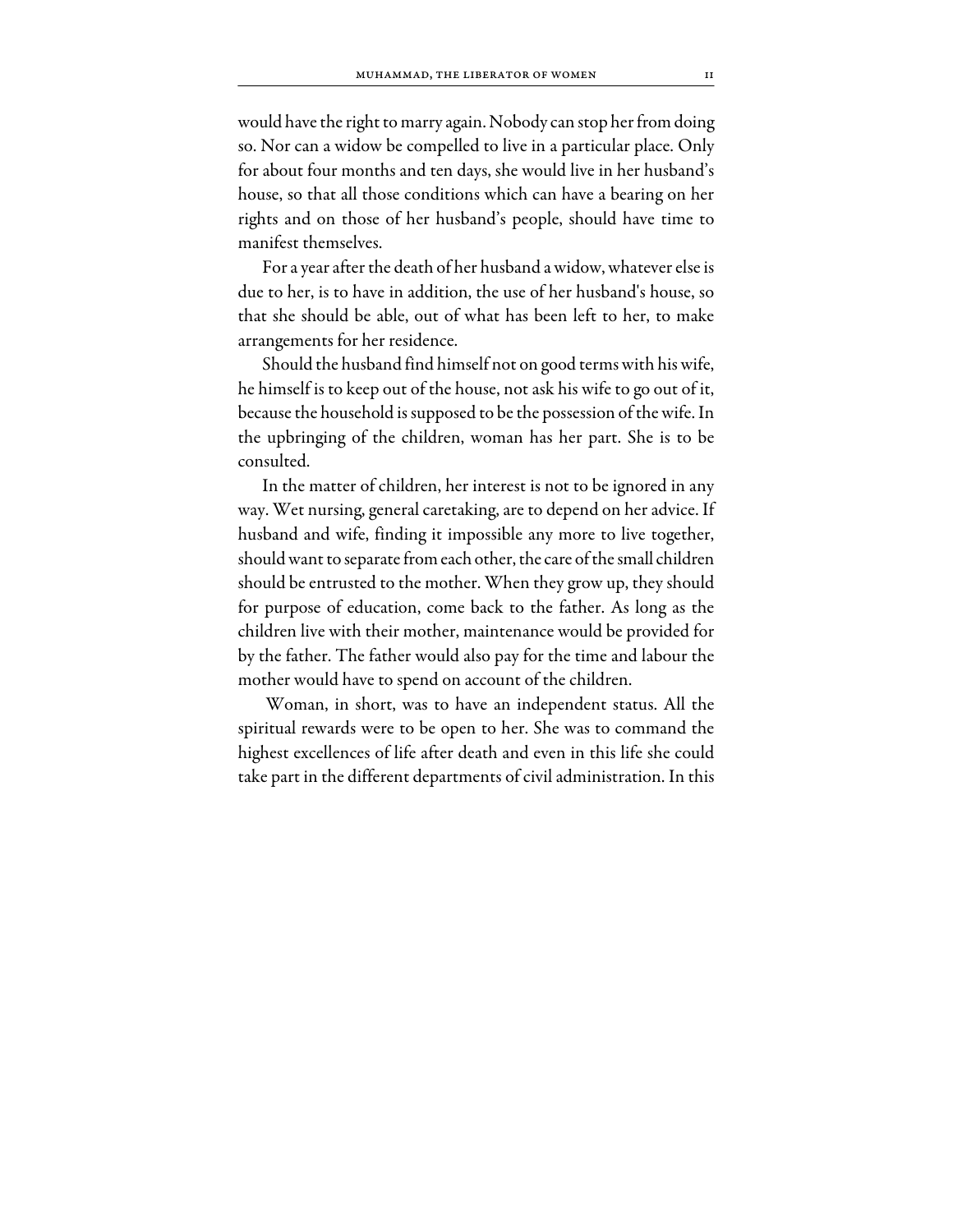regard she was to have the same consideration paid to her claims as that accorded to man.

#### IV

This is the teaching which the Holy Prophet (peace and blessings of Allah be upon him) promulgated at a time when the standards of the world were altogether opposed to it. Through these injunctions, he reclaimed women from the slavery which had been their lot for thousands of years, to which they were forced in every land, and the yoke of which every religion had put on their neck. One man, in one time, cut asunder all these chains of serfdom! Bringing freedom to mothers, he at the same time saved their children from slavish sentiments, and provided for the germination and nourishment of great ambition and high resolve!

However, the world did not value the teachings. What was indeed a boon, it branded as tyranny. Divorce and separation it regarded as strife, inheritance as ruining the family, independence of woman as means of the disruption of domestic life. For thirteen hundred years, it went on ridiculing, in its blindness, the things which this one man who could see, had communicated to mankind for their good. It went on condemning his teachings as against human nature. Then came the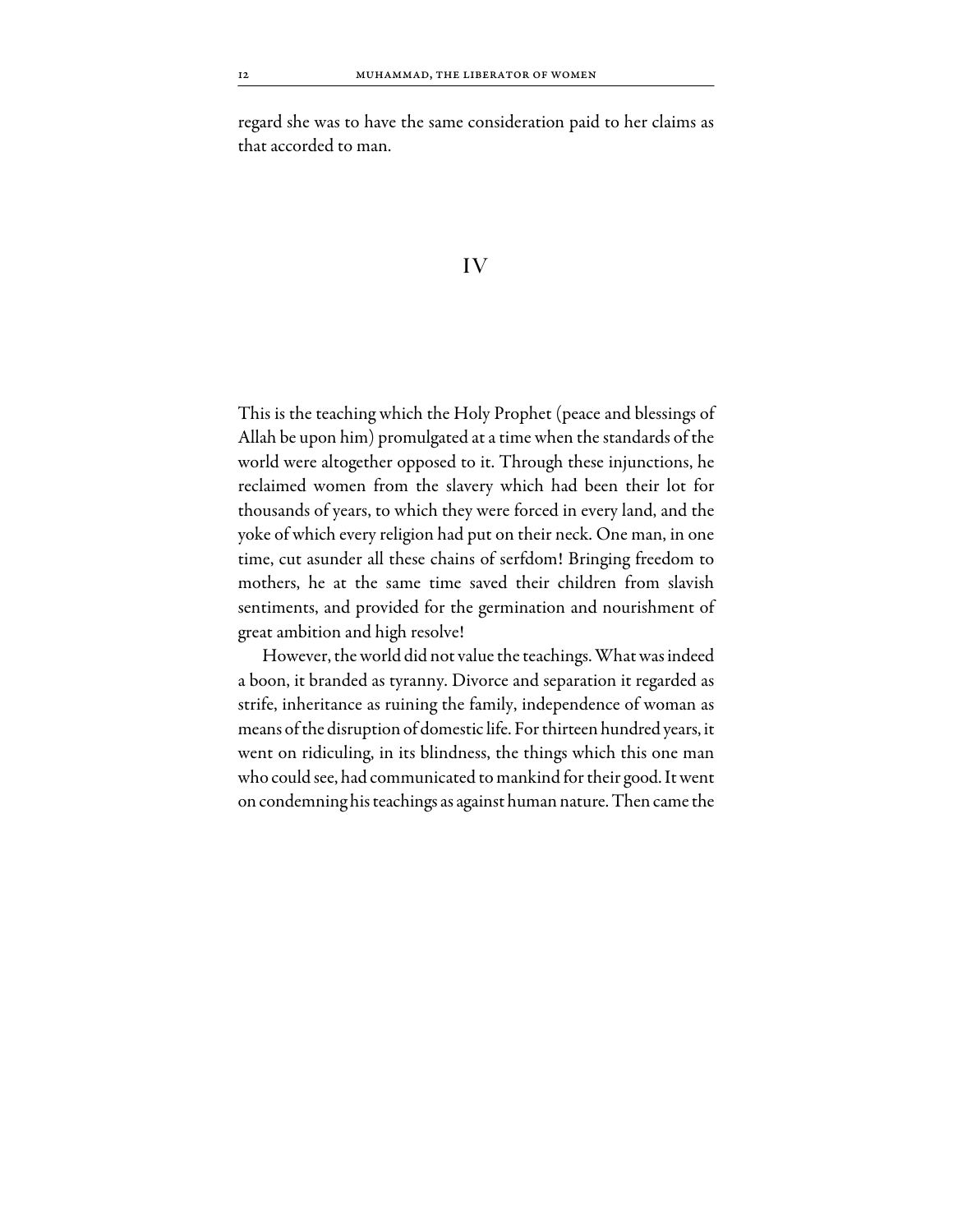time when the exquisiteness of the word of God (transmitted through the Holy Prophet) should reveal itself. The very peoples who looked upon themselves as the bearers of civilization, began to obey the civilizing injunctions of the Holy Prophet. Everyone of these peoples in turn, changed their laws in increasing conformity to the principles preached by the Holy Prophet (on whom be peace).

The English Law which required misconduct, ill treatment and beating on the part of either party as essential conditions of divorce, was changed in 1923. Misconduct by itself was accepted by the new law as a sufficient excuse for divorce.

New Zealand decided, in 1912, that a wife who has been insane for seven years, should have her marriage dissolved. In 1925, it further ruled that if either husband or wife should not discharge his or her marital obligations, they could be allowed a divorce or separation. If three years elapse without one caring for the other, divorce was in order. A good imitation of Muslim jurists, of course, but made after 1,300 years of attacks on Islam!

In the Australian State of Queensland, insanity of five years' duration was regarded as a sufficient reason for divorce. In Tasmania, a law was passed in 1919 that misconduct, desertion for four years, drunkenness, indifference for three years, imprisonment, beating, insanity, should, one and all, be sufficient conditions of divorce. In Victoria, law was passed in 1923 that should a husband fail to look after his wife for three years, be guilty of misconduct, refuse allowances, or ill-treat his wife, divorce would be possible. Further, it was granted that imprisonment, beating, misconduct on the part of the wife, insanity, unfair treatment and constant strife shall be sufficient excuses for divorce or separation.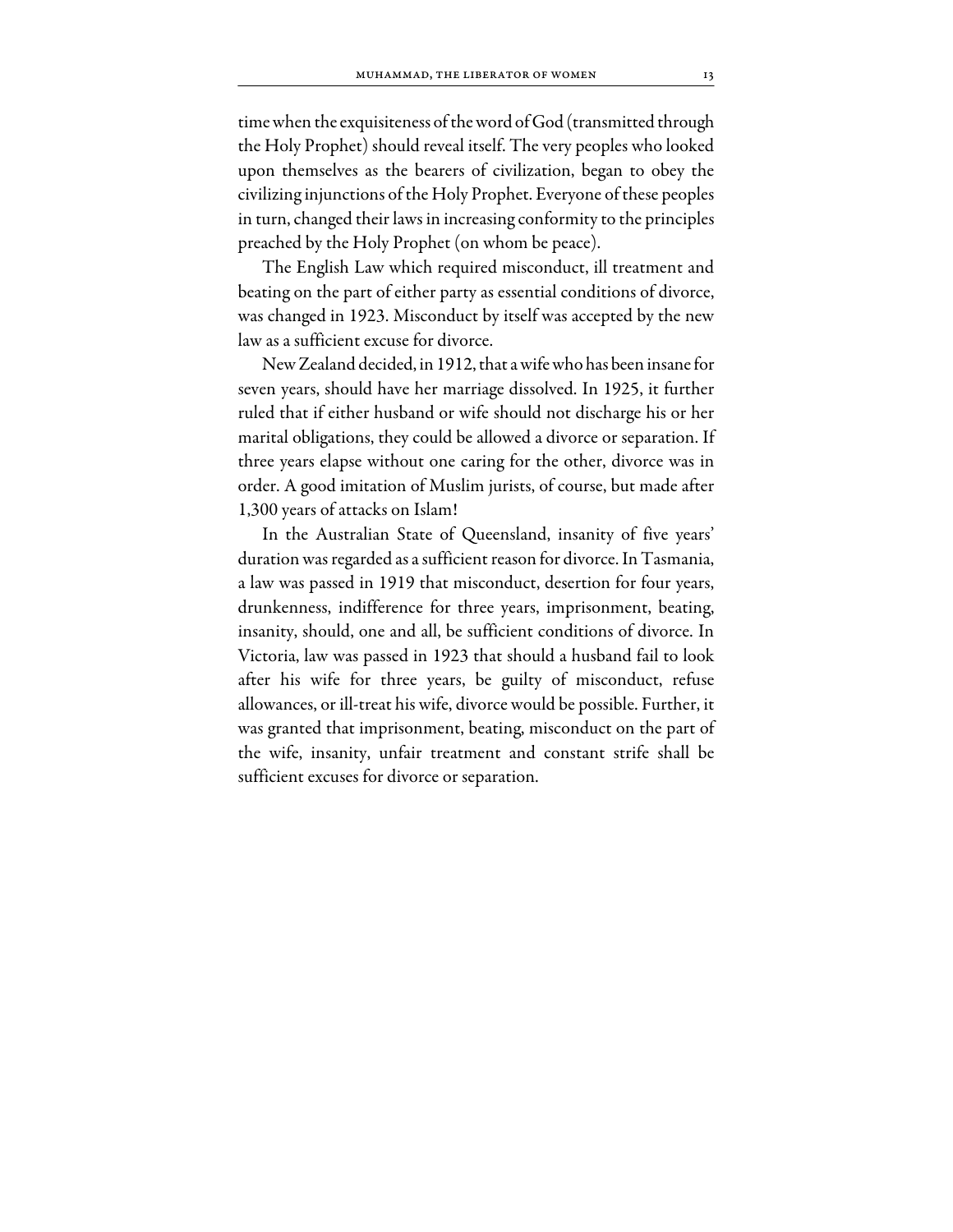In Western Australia, besides the laws outlined above, the marriage of a pregnant woman has been declared to be void. (Islam, too, holds the same view).

In the island of Cuba it was decided in 1918 that forcing into misconduct, beating, using foul language, undergoing conviction, drunkenness, gambling habit, failure to discharge obligations, refusing allowances, infectious disease, or mutual agreement, shall be accepted as sufficient conditions for divorce or separation.

Italy enacted in 1919 that a woman shall have rights over her property. She can spend out of it in charity or sell it as she likes (Up to this time, in Europe, she was not recognized as the owner of her own property).

In Mexico, too, the above conditions have been accepted as being sufficient for divorce. Besides, mutual agreement has also been accepted as sufficient. This law has been passed in 1917. Portugal in 1915, Norway in 1909, Sweden in 1920, and Switzerland in 1912, have passed laws by which divorce and separation have been made permissible. In Sweden, a father is compelled by law to provide, at least up to eighteen years, for the maintenance of every child of his.

In the United States of America although the law of the land continues to maintain the right of a father over his child, yet in practice the judges have begun to pay regard to the susceptibilities of mothers, and a father is now even compelled to pay for the children (living with their mother). There are, of course many drawbacks in their law. Even though, the man's rights have been more strictly guarded, woman is being allowed to exercise right over the property. At the same time, in many States it has been passed that if the husband should become a permanent invalid, his wife will have to provide for him.